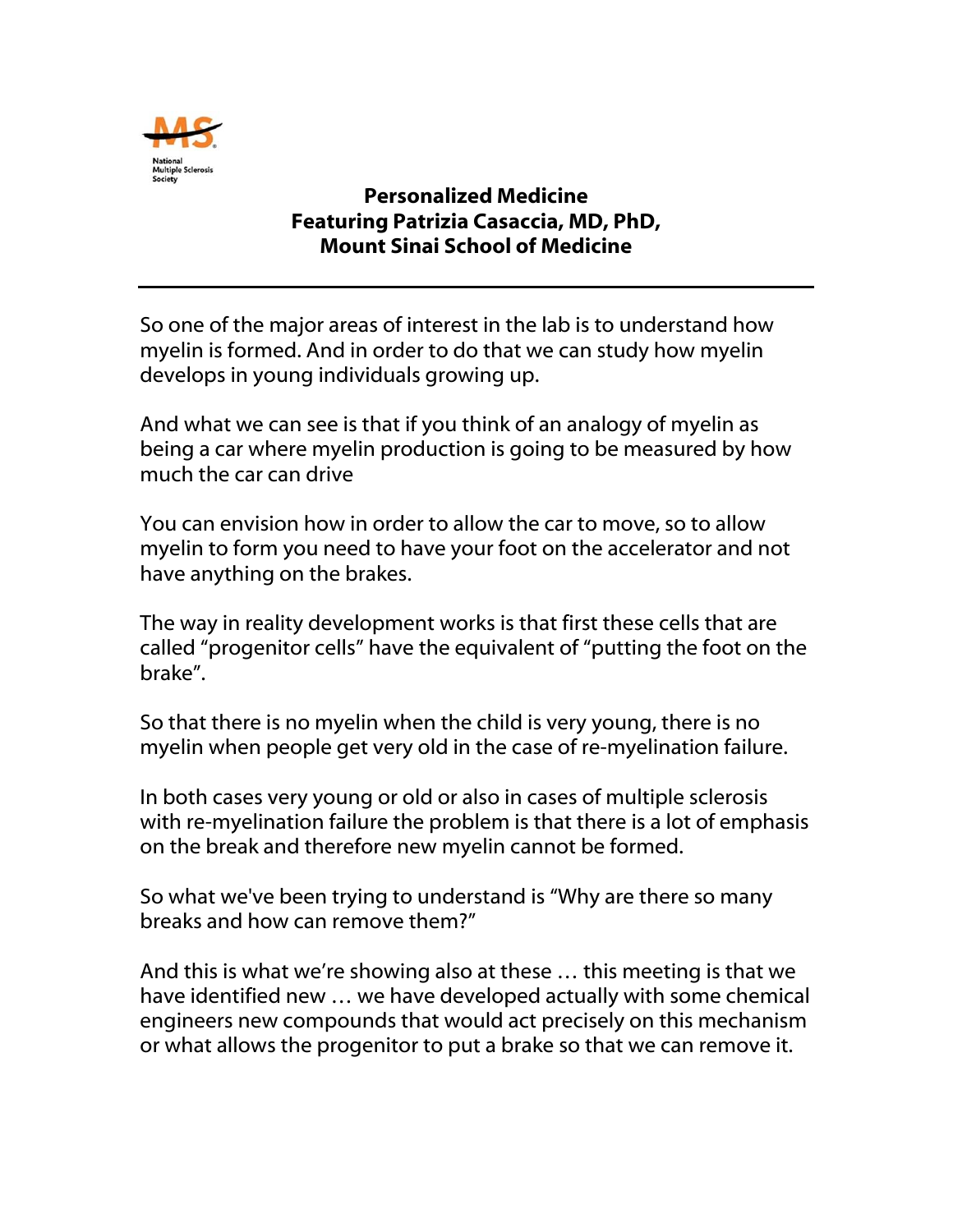And this is where we have really tried to understand whether environmental causes can affect gene expression thereby balancing acceleration versus breaks.

So we have to understand right?.. You can envision that there has been a lot of emphasis and we've been studying actually this for a very long time.

But about the role of environment on genes, right? We heard also during the first lecture that… by doctor Heffler … the importance of environment-gene interaction.

And while that talk was more focused on the immune system we have been asking the same question in the brain. And our question is, "How does exercise, diet, the type of food that you eat - microbiome- affect myelin gene expression?"

And you can envision that environmental influences might have a very deep effect on the life of a patient.

They do not replace the medication. They do not change the genes. But they do affect the ability that the brain has to repair itself.

So we have very interesting data in animal models of the disease that definitely very strongly support the effect of the environment on potentiating brain repair.

Conversely, we also have interesting data suggesting that by diet, or sedentary life could just decrease the repair ability of the brain itself.

And more recently we are … we also have started this very interesting project in patients in and we're a part of these the consortium that we have created with that Sergio Baranzinni, UCSF and Sarkis Mazmanian and Rob Night,

Where we are trying to address also the effect on the microbiome itself. So there is a lot of interest right now to try to translate those observations into clear indication.